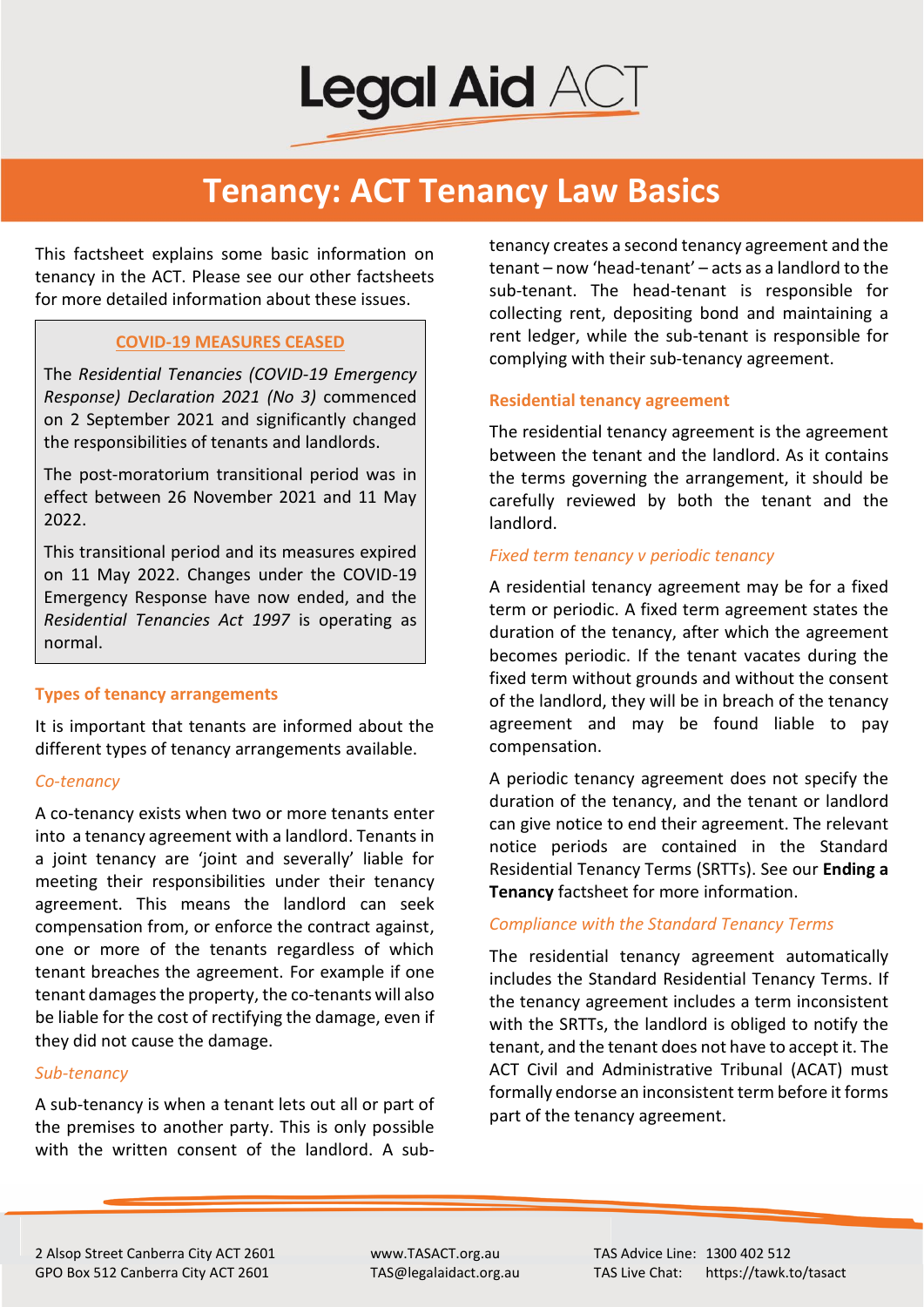

# **Tenancy: ACT Tenancy Law Basics**

### **Paying a bond**

The landlord will usually require a bond to be paid by the tenant, and this must then be lodged with the ACT Revenue Office: Rental Bonds. Any bond required by the landlord cannot exceed the equivalent of 4 weeks' rent.

#### **Moving in**

When moving in, it is a good idea for the tenant to take dated photos of the premises and check that all amenities function properly and all locks work. The tenant should accurately complete a condition report detailing the state of the premises. Having a report of the condition of the property at the start of the tenancy minimises disputes over things like property damage and cleanliness upon moving out.

## **Repairs**

The landlord is required to keep the premises in a reasonable state of repair. The SRTTs recognise repairs as either urgent or non-urgent.

Simple repairs, such as the replacement of a light bulb, are the tenant's responsibility.

A landlord has four weeks from the date of notification to carry out non-urgent repairs. A landlord must carry out urgent repairs as soon as necessary. Urgent repairs include a burst water service, a blocked or broken lavatory system, serious roof leaks, breakdown in cooling, heating and cooking facilities, flooding and more.

If the property is in need of any repairs, the tenant must notify the landlord or their agent as soon as possible. Not doing so may result in the tenant having to pay compensation if the maintenance issue worsens.

See our **Maintenance and Repairs** factsheet for more information.

## **Ending a tenancy**

If a tenant wishes to end a tenancy at or after the end of the fixed term, they can do so by giving at least 3 weeks' notice in writing to the landlord or their agent specifying the date they intend to vacate.

A tenant may terminate a periodic tenancy agreement by giving the landlord or their agent at least 3 weeks' written notice of intention to vacate.

If a tenant is in a fixed term agreement and wishes to terminate the tenancy agreement early, they can do so at any time if the landlord is willing to reach mutual termination in writing.

ACT tenancy laws also provide several other grounds allowing early termination. See our **Ending a Tenancy** factsheet for more information.

If there are no grounds for terminating a fixed term agreement and a tenant decides to leave the agreement, they will be 'breaking the lease', and may be required to pay the landlord compensation. See our **Ending a Tenancy** factsheet for more information.

#### **Property Damage**

Tenants are only responsible for damage caused to the premises as a result of the tenant's negligence, or by a wilful act of the tenant. Tenants are not responsible for damage caused by fair wear and tear, or damage caused by incidents outside of their control (e.g. a tree falling on the roof from a neighbour's yard). If tenants are found to have caused damage to property by negligence or a wilful act—that is, not arising from fair wear and tear – the landlord may require that the tenant rectify the damage or, at the end of the tenancy, make a claim against the bond for the cost of repair. Co-tenants may also be jointly liable for the cost of damage caused by a housemate.